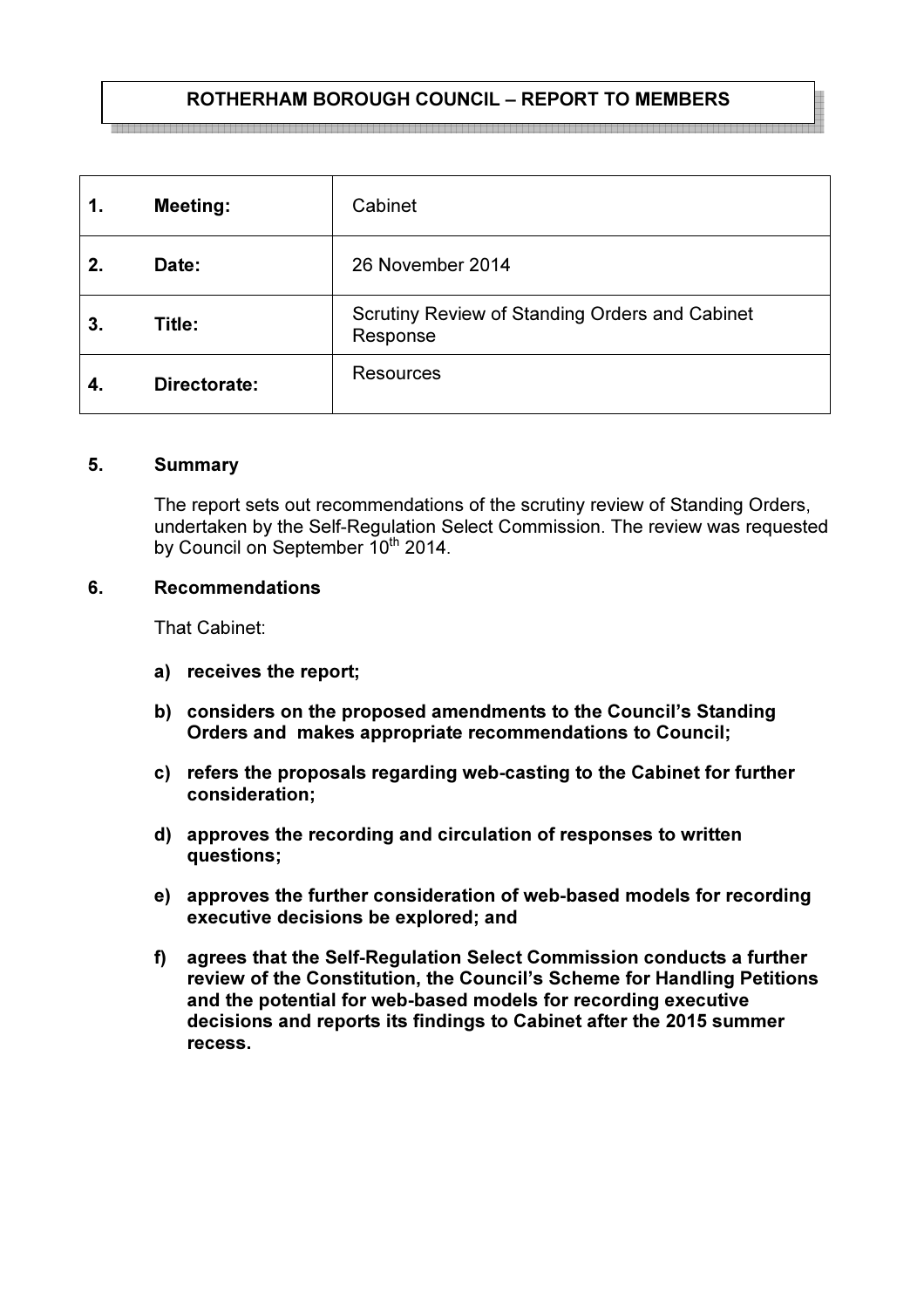# 7. Proposals and Details

7.1 At the Council meeting of September  $10^{th}$  2014, the following motion was agreed:

This Council resolves to ask the Self-Regulation Select Commission to consider as a matter of urgency whether RMBC should amend its Standing Orders to:

- 1) Remove from Section 7 (General Questions at Council Meetings) subsection 11 and 12 and replace it with "All questions correctly submitted before 12 noon on the Monday prior to the Council meeting shall be answered at the Council meeting by the appropriate Member".
- 2) And to consider the issues of petitions to this Council, arrangements for web casting of council meetings, and any other matters pertaining to public engagement in full council meetings as they see fit.
- 3) And to report back to this full Council within eleven weeks\*

(\*i.e. to the Council meeting scheduled for 10 December, 2014).

- 7.2 The Self-Regulation Select Committee set up a review group consisting of three members from the Labour Group; Cllrs Currie, Ellis and Watson (Chair) and one member from UKIP, Cllr Cutts. In addition, to ensure that there was cross-party representation, a member from the Conservative Group (Cllr Middleton) and an independent member Cllr Jepson were invited to attend.
- 7.3 The review group met on five separate occasions. Its first meeting set the scope of the review. The subsequent meetings examined the Standing Orders in detail; followed by webcasting and petitions. Information was sought from other councils to examine how they addressed general questions, questions to decision makers and representatives on other bodies and committees and questions from members of the public. The proposed amendments were discussed with the Monitoring Officer and Legal and Democratic Services Officers. The final meeting agreed the report for submission to Cabinet to inform its recommendations to Council.
- 7.4 A number of other issues arose during the review relating to the wider Constitution and procedural rules. However due to the time frame for reporting its findings, the review group were not able to give proper consideration to these issues. It is recommended therefore, that a further review be undertaken to report back to Cabinet early in the new Municipal Year.

## 7.5 Standing Orders

The proposed amendments to Appendix 4 of the Constitution (Standing Orders) are appended to the report (Appendix A).

In summary:

- The time limit in which to ask questions that have previously been asked and answered, be reduced from six months to three council meetings;
- The length of notice required for submission of general questions be extended: in effect all questions must be submitted in writing to the Chief Executive by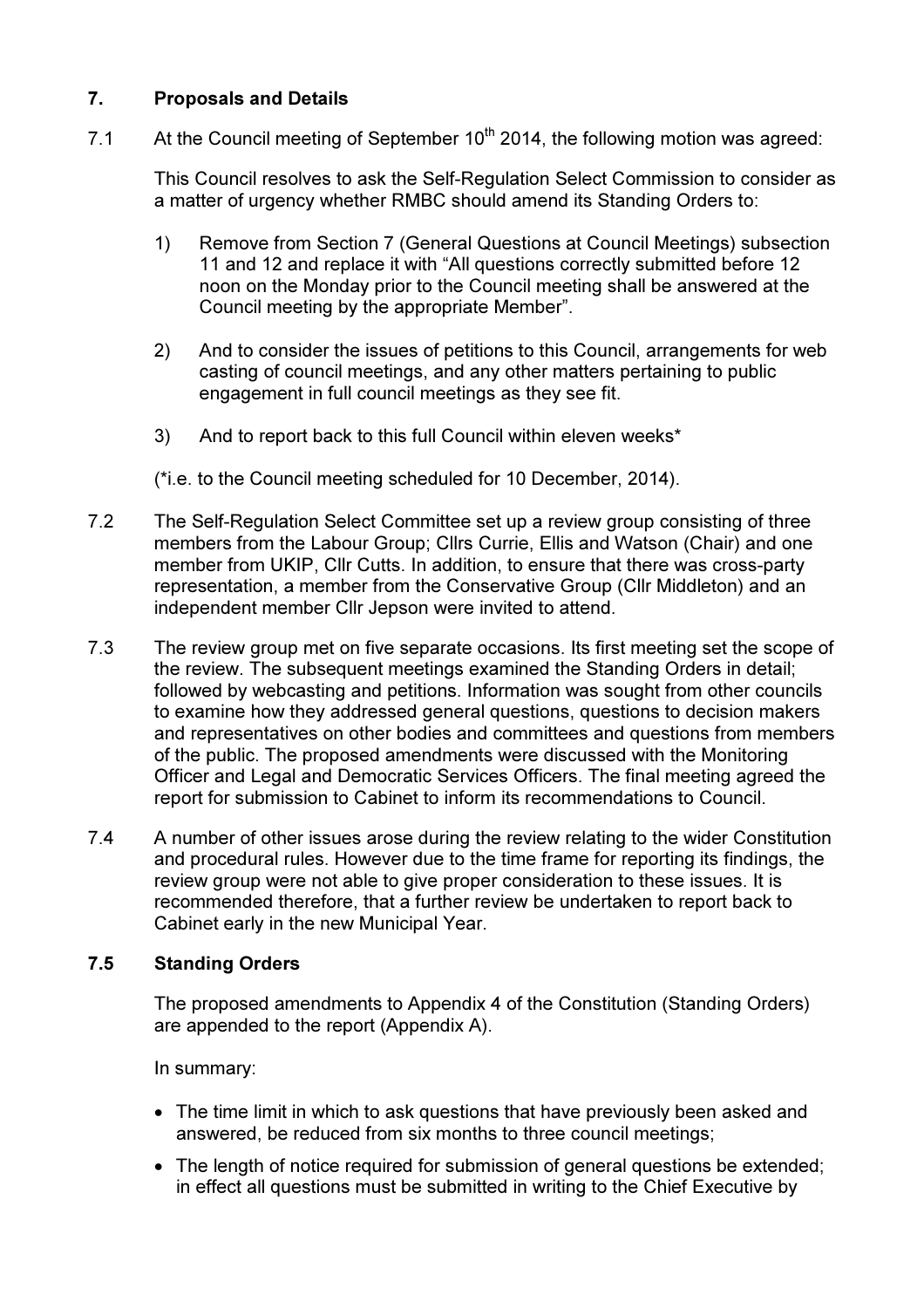10.00am three working days before the day of the council meeting (usually the Friday preceding the Council meeting held on a Wednesday);

- If a member who has submitted a valid question, is unable to attend and has submitted apologies, a written answer be supplied;
- The quillotine on general question is removed;
- If submitted questions are ruled to duplicate other submitted questions and one is excluded; that the member who submitted the excluded question be allowed to ask a supplementary question on the subject of the excluded matter;
- A new provision to ask 'urgent' questions be introduced;
- In line with the amendment to submission of general questions; the length of notice required for questions from members of the public be extended to 10.00am three working days before the Council meeting (usually the Friday preceding the Council meeting held on a Wednesday)
- That paragraph 19 of the Council's Scheme for Handling Petitions is amended to 2000 signatures to trigger a debate of the Council, and
- The current threshold of 750 to ask for a senior council officer to give evidence at a public meeting is maintained and extended to include member(s) of Cabinet.
- 7.5.1 It is recommended that the proposed amendments are reviewed after six months to see if they are fit for purpose.
- 7.5.2 There are no changes proposed to Paragraph 9: Moving the minutes of the Cabinet, members of the Cabinet and committees and the Council's Standards Committee (commonly referred to as questions to the White Book).

### 7.6 Petitions

The review group was not able to undertake a full review of the Council's Scheme for Handling Petitions in the time allocated to the review. In the interim, the review group recommends that, with the proviso of the changes outlined above and with minor administrative amendments, the scheme remains in place pending the wider constitutional review.

### 7.7 Webcasting

In the interest of openness and transparency, the review group fully endorses the move towards regular webcasting of meetings. Given the resource implications attached to this it recommends

- Given the layout and existing audio system, that the Council Chamber is used for webcasting meetings;
- That consideration is given to the installation of 'fixed' microphones in the public galleries;
- Further consideration is given to how the staffing of webcast meetings is resourced to ensure that it is sustainable; and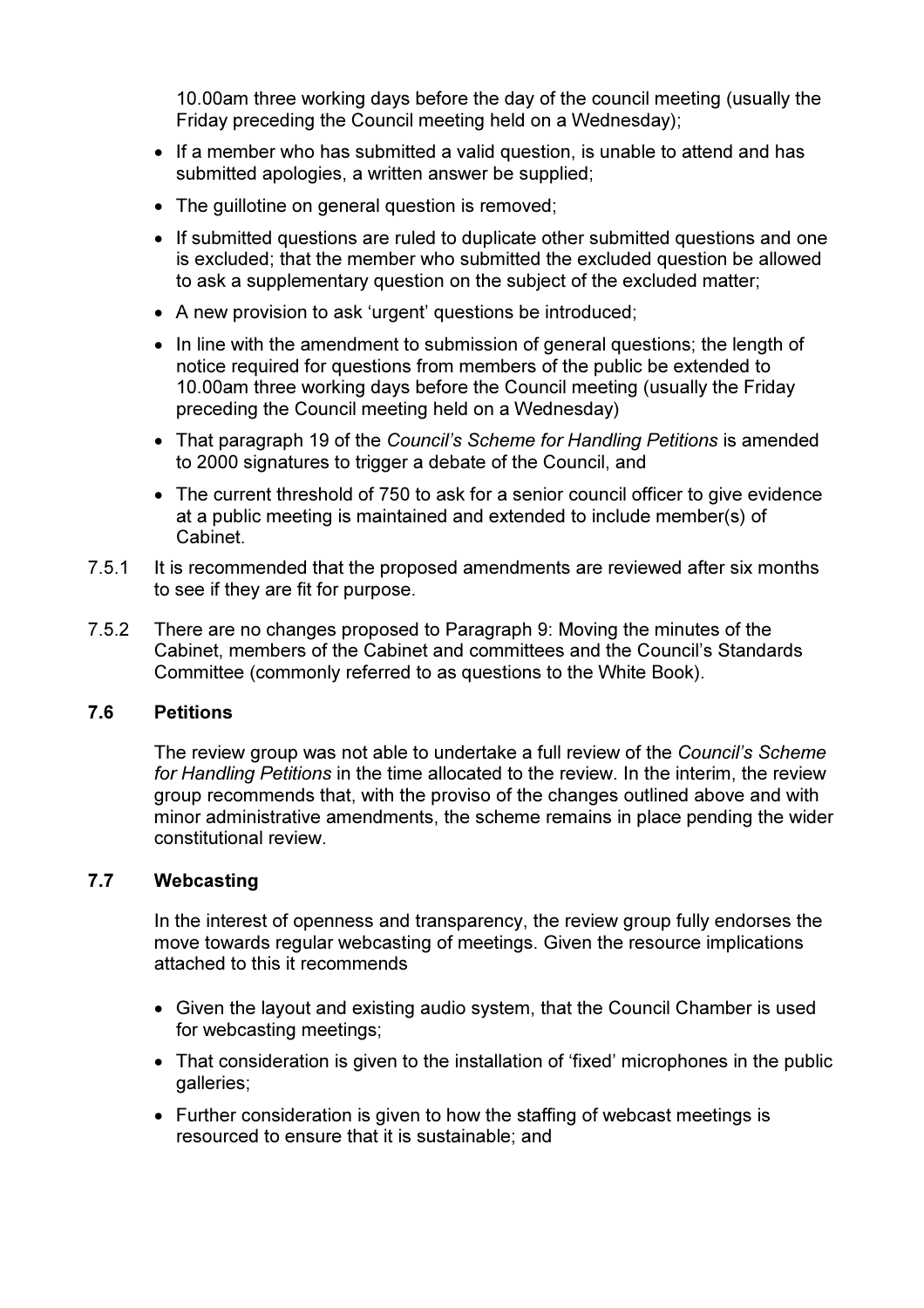• In principle, each meeting of full Council: Cabinet, Planning Board and Overview and Scrutiny Management Board is webcast. Other meetings of 'significant interest' may be webcast as an exception.

## 7.8 Recording of questions in Council Minutes

- That all questions and responses (including questions from public) should be recorded in the minutes;
- That written responses should be 'captured' and appended to minutes; and
- Written responses to questions to be circulated to all members within a defined timescale (which is administratively practical i.e. 7 working days)

### 7.9 Other issues

The review group explored web-based models for recording executive decisions. For example, based on the plan of key decisions; the 'Doncaster' model sets out the decision to be made, who will take it and when and what consultation has been undertaken.

As part of the wider constitutional review, it recommends that alternative models be explored to see if this is appropriate for adoption.

### 8. Finance

The cost of webcasting to RMBC is £15,000 per annum with an initial contract of 2 years.

Further consideration is to be given to the financial/resource implications of recording of minutes.

### 9. Risks and Uncertainties

The proposed amendments to the Standing Orders will be subject to early review to ensure that they are 'fit for purpose'.

Webcasting of meetings will add extra responsibility and increased workloads for Secretariat, Town Hall, ICT and Communications and Marketing staff at a time when headcount is reducing and there is no capacity to take on extra work. The detailed arrangements for day-to-day management of the webcasts is yet to be determined but it is envisaged that workload will be shared across the teams listed above.

## 10. Policy and Performance Agenda Implication,

Councils have a responsibility to ensure that decision-making is as effective as it can. The purpose of the review undertaken from the perspective of councillors, is to improve accountability and transparency and facilitate greater involvement of the public.

## 11. Background Papers and Consultation

Appendix 4: Standing Orders Yorkshire and Humber Democratic Services Network Corporate ICT, Information Governance & Web Strategy Board (13.11.2014)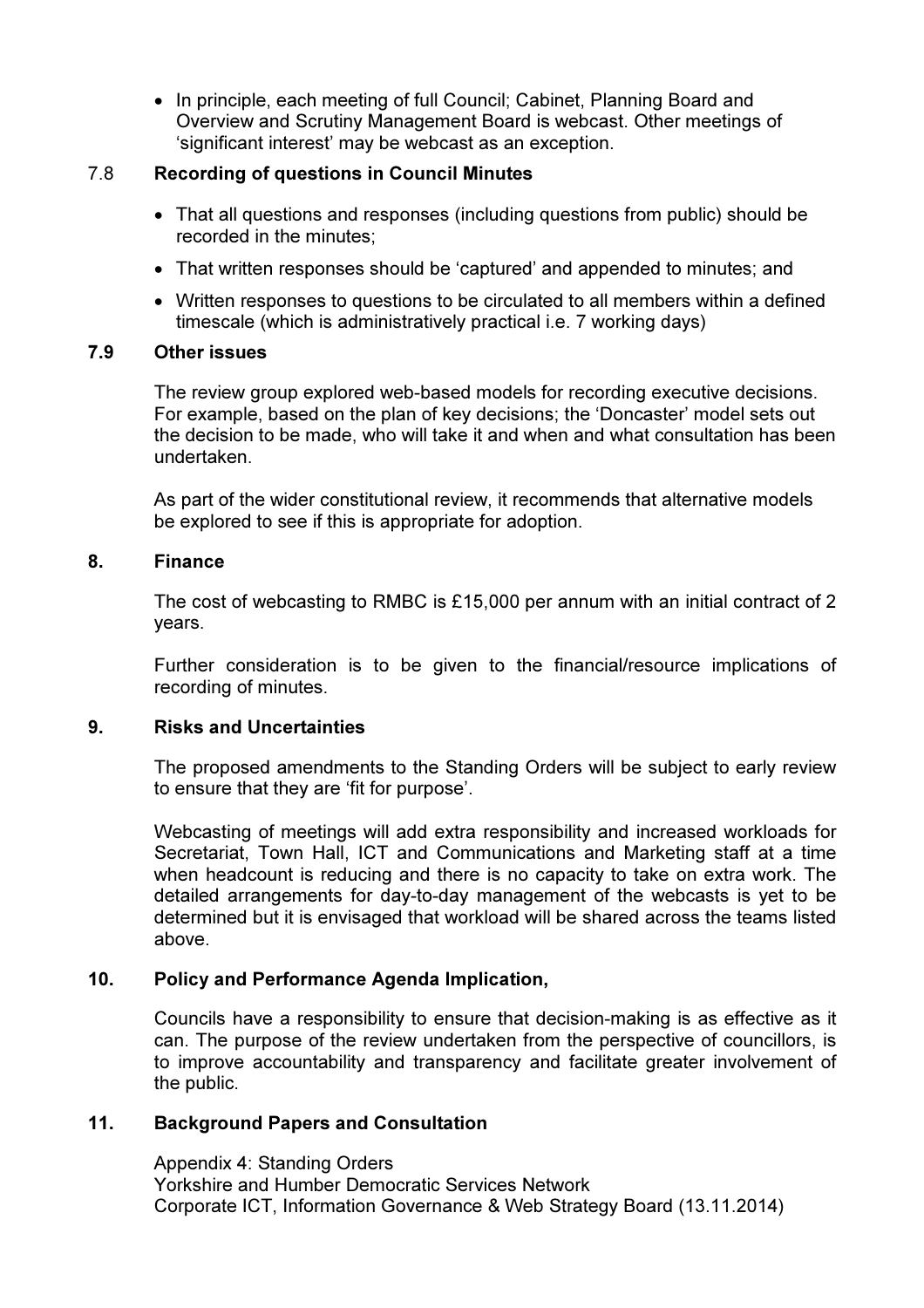## Contact:

Caroline Webb, Senior Adviser (Scrutiny and Member Development), direct line: (01709) 822765 e-mail: caroline.webb@rotherham.gov.uk